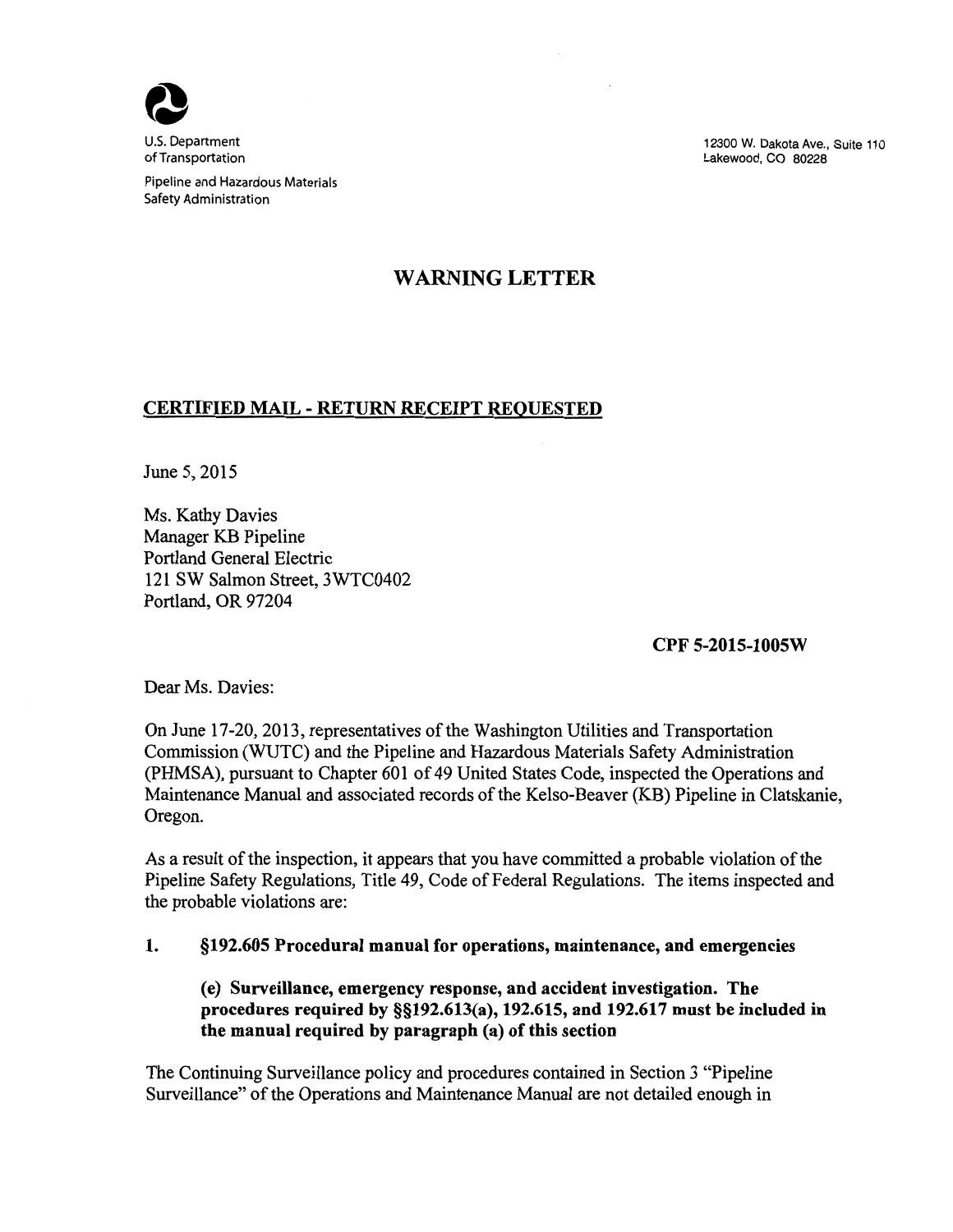addressing the slope stability of the Hazen Dell side area or for monitoring the anomalies identified through continuing surveillance (such as the 2010 ILl tool run, or other methods).

Slope stability is a major issue for KB Pipeline, and the Operations and Maintenance Manual only mentions "ground movement" in Section 3.4.2 (b) General Right of Way Surveillance. Ground Movement is one of the highest level hazards to KB Pipeline. KB Pipeline conducts significant monitoring of the Hazen Dell Slide area for slope stability area every year. However, the KB Pipeline Operations and Maintenance Manual does not detail or mention the monitoring methods or what long term planning is being done to mitigate the slope stability hazard. KB needs to include the procedures for monitoring slope stability as a part of the Operations and Maintenance Manual.

## 2. §192.605 Procedural manual for operations, maintenance, and emergencies

## (e) Surveillance, emergency response, and accident investigation. The procedures required by §§192.613(a), 192.615, and 192.617 must be included in the manual required by paragraph (a) of this section

The Continuing Surveillance policy and procedures contained in Section 3 "Pipeline Surveillance" of the Operations and Maintenance Manual are not detailed enough in addressing the anomalies identified through continuing surveillance (such as the 2010 ILl tool run, or other methods).

The 2010 ILl run identified several anomalies. Anomalies 86, 811 & 821 were identified as requiring monitoring. S6 has calculated percent of OD deformation of 5.4% and Strain of 0.89%. S 11 has calculated percent of OD deformation of 1.6% and Strain of 5.4%. 821 has calculated percent of OD deformation of  $1.7\%$  and Strain of 3.4%. The repair criteria is 6% for OD deformation and strain. KB Pipeline has no process for determining the interval for examining the pipeline with ILl tools (or other methods) in the Operations and Maintenance Manual. KB needs to develop a plan and procedures to monitor the anomalies and include this plan and procedures as a part of the Operations and Maintenance Manual. An integral part of this monitoring plan is to determine the examination interval by various methods such as ILl tools.

2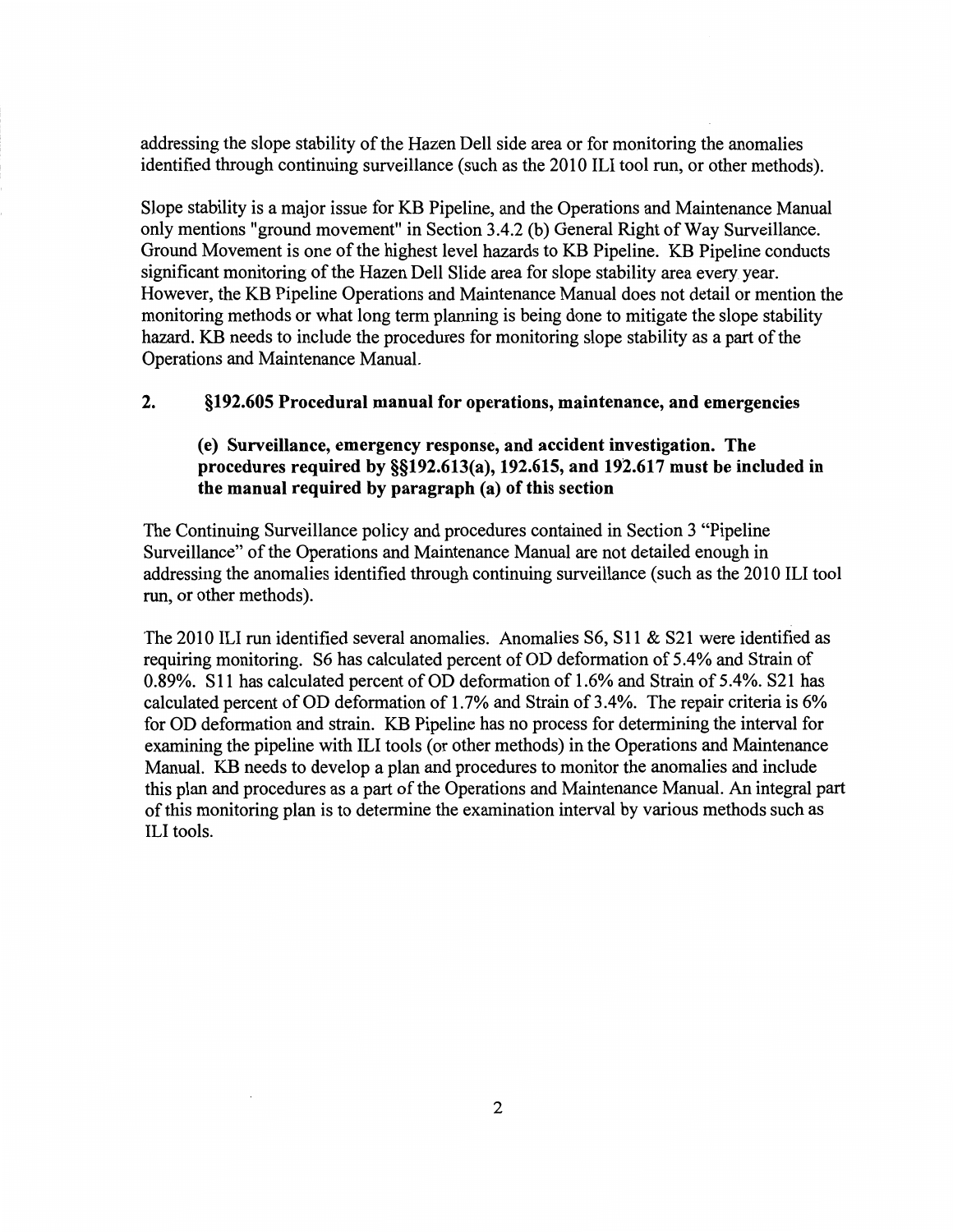#### 3. §192.619 Maximum allowable operating pressure- Steel or plastic pipelines

(a) No person may operate a segment of steel or plastic pipeline at a pressure that exceeds a maximum allowable operating pressure determined under paragraph (c) or (d) of this section, or the lowest of the following:

(1) The design pressure of the weakest element in the segment, determined in accordance with subparts C and D of this part. However, for steel pipe in pipelines being converted under  $\S192.14$  or uprated under subpart K of this part, if any variable necessary to determine the design pressure under the design formula (§192.105) is unknown, one of the following pressures is to be used as design pressure:

(i) Eighty percent of the first test pressure that produces yield under section N5 of Appendix N of ASME B31.8 (incorporated by reference, see §192.7), reduced by the appropriate factor in paragraph (a)(2)(ii) of this section; or

(ii) If the pipe is 12% inches (324 mm) or less in outside diameter and is not tested to yield under this paragraph, 200 p.s.i. (1379 kPa) gage.

(2) The pressure obtained by dividing the pressure to which the segment was tested after construction as follows:

(i) For plastic pipe in all locations, the test pressure is divided by a factor of 1.5.

(ii) For steel pipe operated at 100 p.s.i. (689 kPa) gage or more, the test pressure is divided by a factor determined in accordance with the following table:

| <b>Class location</b> | <b>Segment Installed</b><br>Before Nov.12,<br>1970 | <b>Segment Installed</b><br>After Nov. 11,<br>1970 | <b>Segment</b><br><b>Converted under</b><br>§192.14 |
|-----------------------|----------------------------------------------------|----------------------------------------------------|-----------------------------------------------------|
|                       | 1.1                                                | 1.1                                                | 1.25                                                |
|                       | 1.25                                               | 1.25                                               | 1.25                                                |
|                       | 1.4                                                | 1.5                                                | 1.5                                                 |
|                       | 1.4                                                | 1.5                                                |                                                     |

#### Factors (see Note)

Note: For offshore segments installed, or updated, or converted after July 31, 1977, that are not located on an offshore platform, the factor is 1.25. For segments installed, uprated, or converted after July 31, 1977 that are located on an offshore platform or on a platform in inland navigable waters (including a pipe riser), the factor is 1.5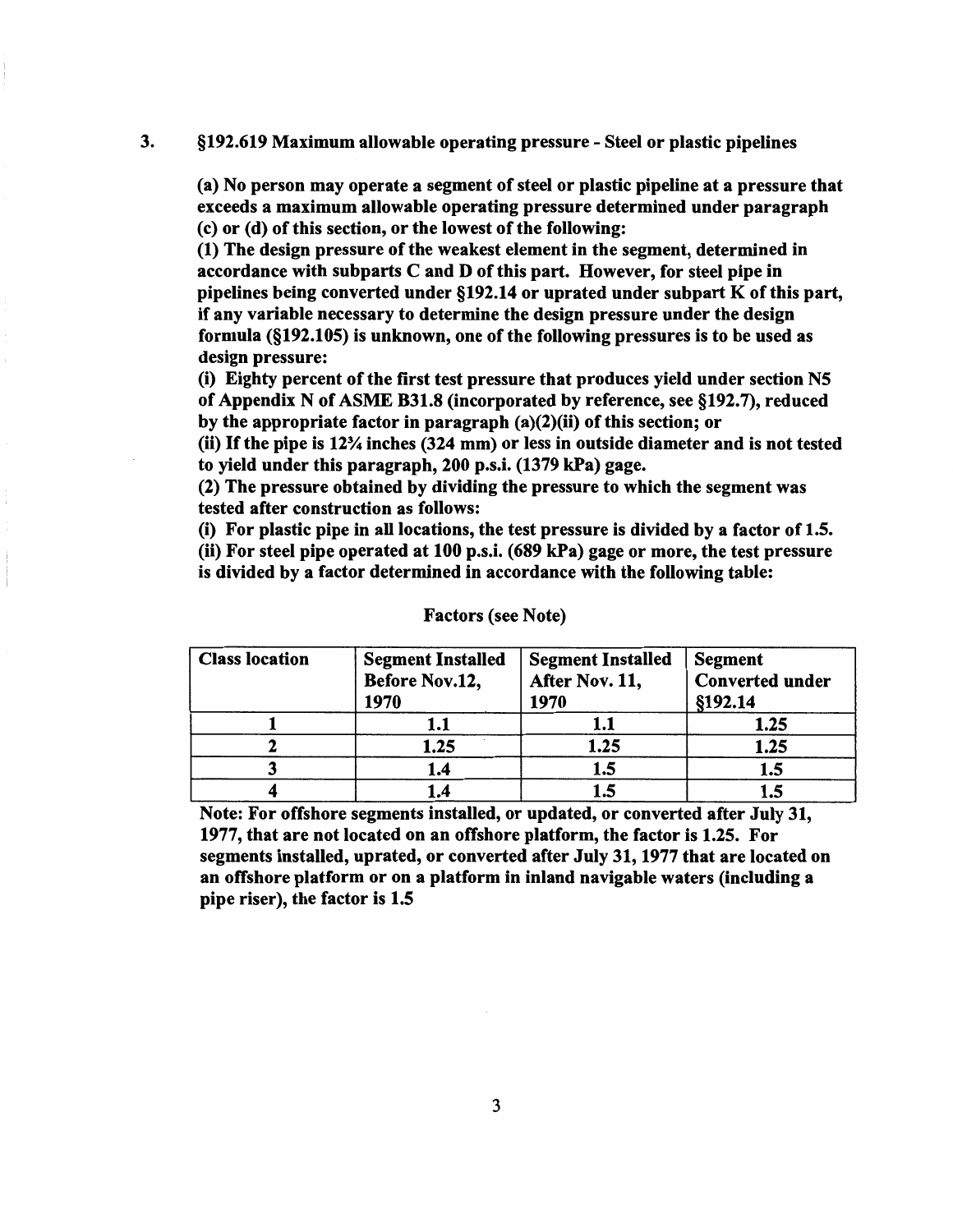KB Pipeline failed to establish the Maximum Allowable Operating Pressure (MAOP) in accordance with §192.619. KB Pipeline provided an MAOP justification study conducted by Trigon Engineering Inc. (Trigon) in 1995. The 1995 Trigon study evaluates the original pipeline system including the 1992 construction drawings of the pipeline and the hydrostatic testing completed in 1992. Trigon determined that the pipe is the weakest element of the pipeline system. The Trigon Study is vague on what other elements of the pipeline system were evaluated. The KB Pipeline has undergone significant modification between 1995 and 2013. Specifically, KB Pipeline has installed aboveground replacement pipe in two locations, constructed a new lateral to the Port Westward Generating Plant, made modifications to Beaver Meter Station, and accepted responsibility of a segment of the Unit 8 lateral. All applicable elements required in an MAOP calculation were not adequately documented. KB Pipeline needs to complete a new documented MAOP determination study and consider the entire pipeline system including above ground appurtenances.

### 4. §192.739 Pressure limiting and regulating stations: Inspection and testing.

(a) Each pressure limiting station, relief device (except rupture discs), and Pressure regulating station and its equipment must be subjected at intervals not exceeding 15 months, but at least once each calendar year, to inspections and tests to determine that it is-

(1) In good mechanical condition;

(2) Adequate from the standpoint of capacity and reliability of operation for the service in which it is employed;

(3) Except as provided in paragraph (b) of this section, set to control or relieve at the correct pressure consistent with the pressure limits of §192.201(a); and

(4) Properly installed and protected from dirt, liquids, or other conditions that

#### might prevent proper operation.

KB Pipeline failed to inspect and test the pressure regulating equipment on meter run 300/400 (Unit 39935) in accordance with § 192.739 "Pressure limiting and regulating stations: Inspection and testing." This meter run is currently valved out and locked out of service and KB considers the run abandoned. However, KB Pipeline needs to remove meter run 300/400 and notify PHMSA that it is abandoned or conduct the required Inspection and Testing in accordance with §192.739.

Under 49 United States Code, § 60122, you are subject to a civil penalty not to exceed \$200,000 per violation per day the violation persists up to a maximum of \$2,000,000 for a related series of violations. For violations occurring prior to January 4, 2012, the maximum penalty may not exceed \$100,000 per violation per day, with a maximum penalty not to exceed \$1,000,000 for a related series of violations. We have reviewed the circumstances and supporting documents involved in this case, and have decided not to conduct additional enforcement action or penalty assessment proceedings at this time. We advise you to correct

4